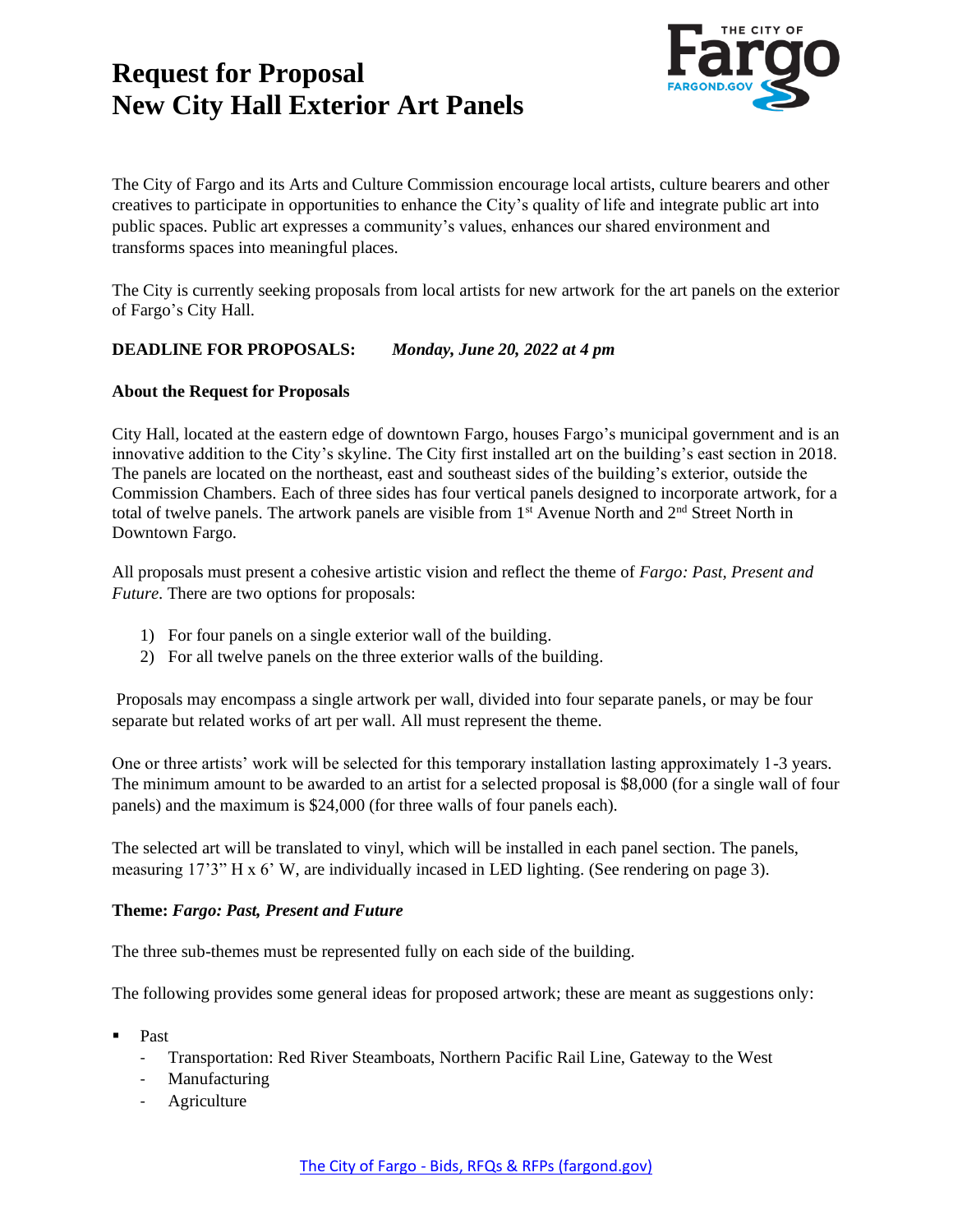

- **Present** 
	- Iconic Fargo: Preserving architecture, history, and retaining the City's character
	- Emphasis on the arts and creativity
	- Education
	- Inclusion
	- **Future** 
		- Technology
		- Forward thinking
		- Vibrant and innovative City

## **Eligibility**

Artists must be 18 years old and reside, work or be a student within the Fargo area. If a sufficient response is not received, regional artists will be considered.

Submissions will be accepted from established or emerging artists and students enrolled in an arts program at a college/university level.

### **Proposal Submission Instructions**

### **The deadline is 4 pm on Monday, June 20.**

Proposals must be dropped off in person at The City of Fargo Planning Department front desk, 225 N 4<sup>th</sup> Street or sent by email to [Planning@FargoND.gov](mailto:Planning@FargoND.gov) with the subject line: Art Panel Proposal.

*Please direct questions to the Planning and Development at 701.241.1474; Reference: City Hall Art Panels.* 

A complete proposal includes:

- Contact information: Name, Address, Phone and Email
- A paragraph narrative for the artwork submitted that answers these questions:
	- How does the artwork enhance the aesthetics of New City Hall and The City of Fargo?
	- How does the artwork reflect the theme?
	- What is the significance of the subject matter?
- Images for the proposed artwork (see specifications below).
- A brief (no more than a single page) artistic bio.

#### *Notes:*

*Images do not need to be the highest resolution images for the purposes of submitting your proposal. If your email cannot be delivered due to size, break it into 2 or 3 emails.*

*By submitting a proposal, you acknowledge that you have read and agree with the terms and hereby absolve The City of Fargo or its representatives from any claim or loss, either past, present, or future, in association with the Request for Proposal (RFP). The terms of the RFP are binding on the artist, the artist's successors, assigns, representatives or administrators.*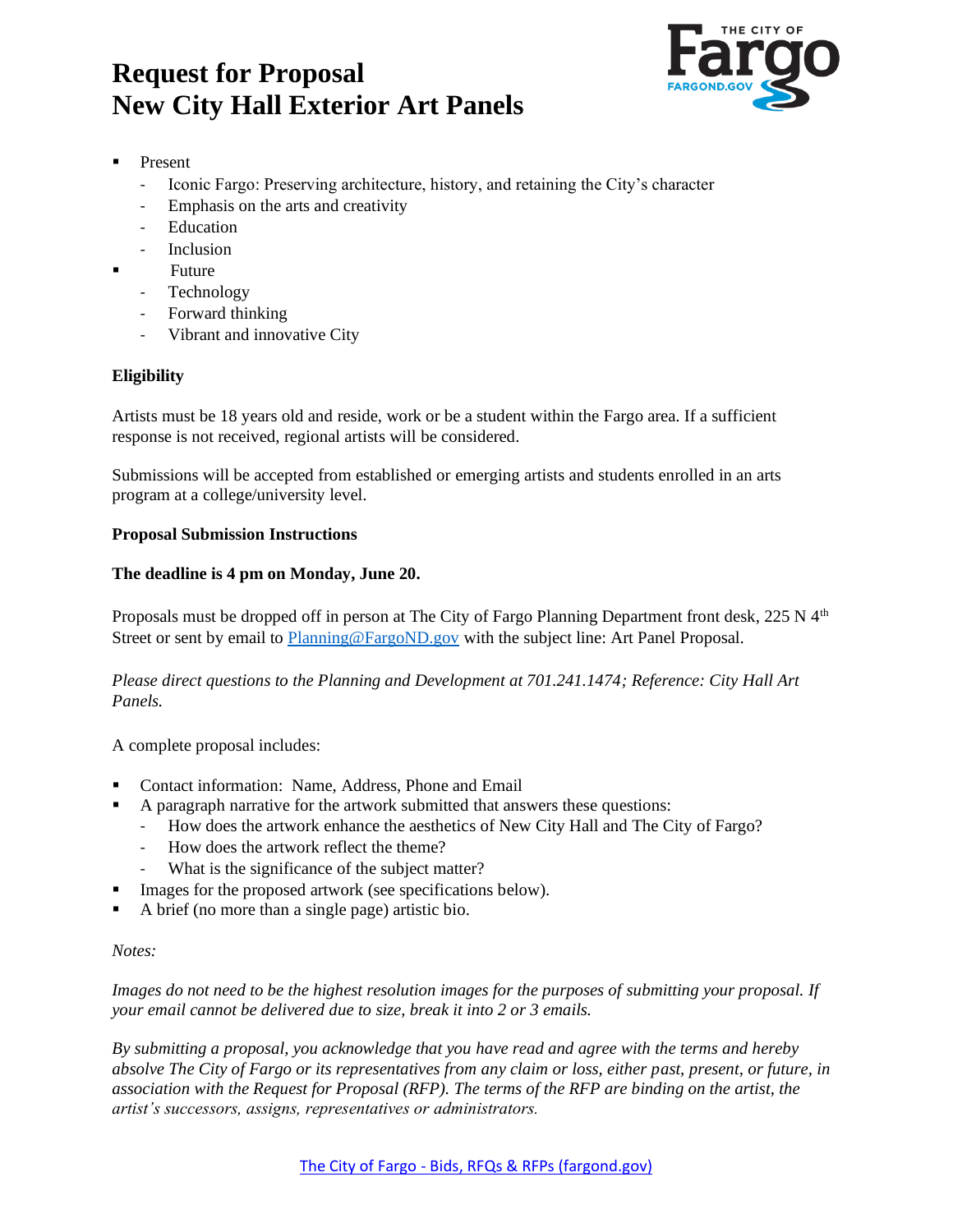

Proposed artwork must adhere to the following guidelines:

- Each wall of artwork must present a cohesive look that represents the theme.
- Subject matter and original artwork medium are not restricted.
- Submissions must solely be of your own creation and may not infringe upon copyright or the intellectual rights of others.
- Artwork may be designed to "read" vertically or horizontally across the four panels on a single wall or may be designed as four separate artworks that will be installed vertically on a single side.
- Artwork will not be considered that promotes or advertises a particular group, business or political message, misappropriates a culture or cultures or is found to be offensive.
- **•** The art must be capable of being sized to the scale of the panel measurements listed without losing visual integrity or quality when it is transferred onto a vinyl wrap.
- Artists must be able to submit high-resolution 300dpi formats (.jpeg, .pdf, .tif, .eps) if their art is selected for the panels.

*See p. 4 for additional specifications about the artwork and the panels.*

### **Selection Process**

A sub-committee will review all submissions and forward proposals that meet the guidelines to the Arts and Culture Commission. The Mayor of The City of Fargo will make the final selection on artwork chosen for display. One or three proposals will be selected for implementation.

The City of Fargo and the Arts and Culture Commission are under no obligation to award a commission for artwork based solely on the fact that a proposal was submitted for consideration.

All artist who have submitted proposals will be contacted once the final selections are made.

### **Artist Fee**

Monetary compensation will be provided to selected artist(s) upon completion of an art release and artist contract.

Artists whose proposal(s) are selected will receive \$8,000 per 4-panel side, with a maximum stipend of \$24,000 if the proposal included all three sides and 12 panels. The artist stipend includes payment for the original design proposal and the artist's time working with the producer of the vinyl wraps regarding layout and color. The cost of fabrication and installation is paid for separately by the City.